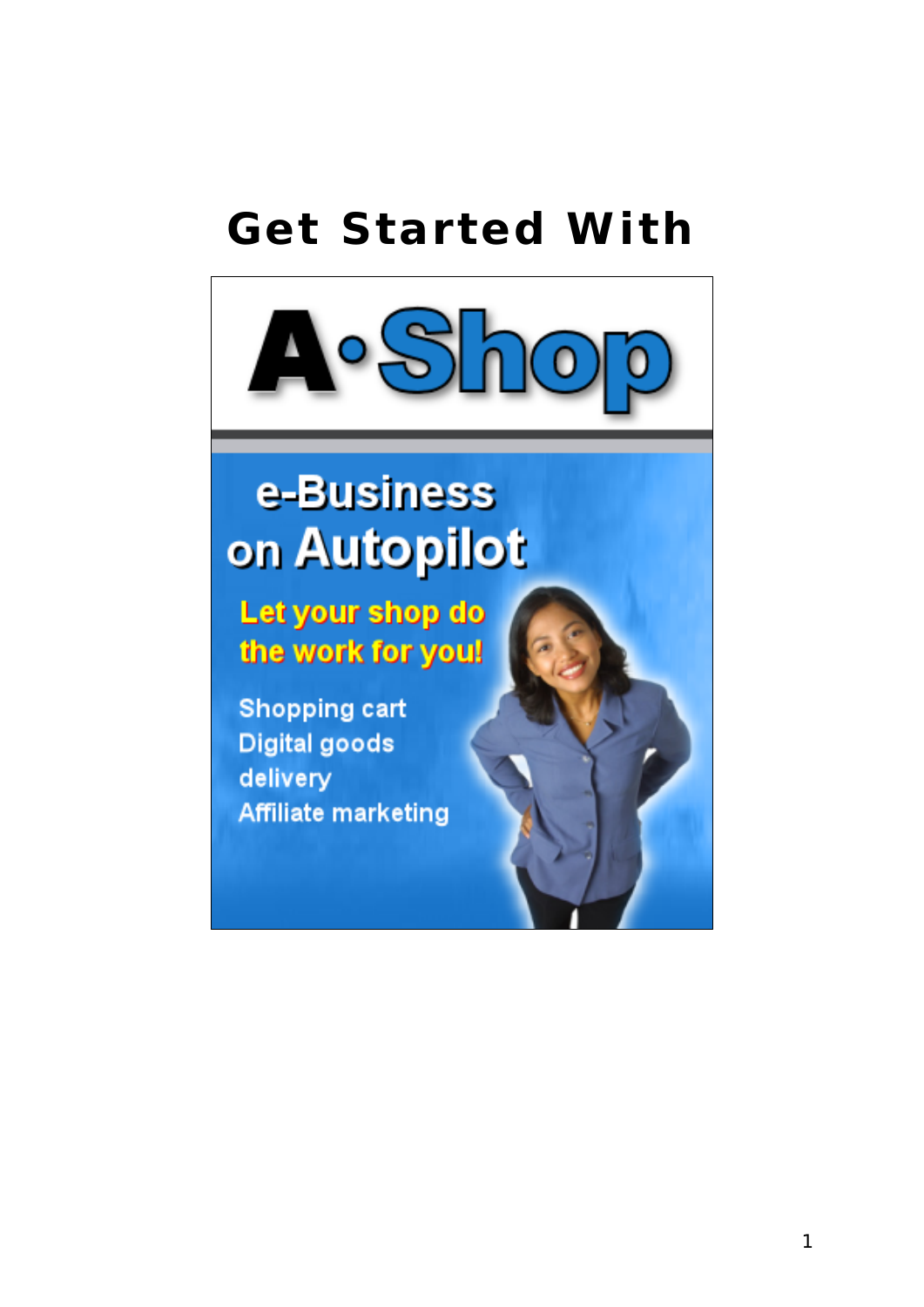## **System requirements**

AShop is a web application that must be installed on a website before you can use it. It is written in the very common script language PHP and uses a MySQL database as its backend, which is supplied by most hosting providers.

In addition to PHP and MySQL the web server also needs to be able to run the IonCube loader software. AShop is encoded with the IonCube PHP code protection system in order to protect the copyright of AShop Software as well as make the software itself more secure. It is a well known fact that open source web applications are heavily targeted by hackers. By protecting the source code we are also protecting your website.

Unfortunately the IonCube loader is not always available by default on a new hosting account. Some hosting providers will install it for you when requested and many also give you access to your own PHP configuration file: php.ini which means that you can install it yourself. In many cases AShop can also install the IonCube loader for you through the dynamic extension loading feature in PHP, if it is activated.

If you already have a hosting account you can run the AShop system requirements check script on your site to check if your site meets the requirements. You can download it here: www.ashopsoftware.com/dlcounter

When you have unpacked the system requirements check script to your hard drive you should upload it to your website. To do so you will need ftp login information for your site: **host name**, **username** and **password**, which should have been given to you by your hosting provider. You will also need an ftp client software to be able to upload files to your site. If you haven't already got one you can download an excellent free software here: http://filezilla-project.org/

**Note:** You should download the Client, not the Server software.

The process of uploading files with an ftp client will be described here using Filezilla but is very similar in other software, such as WS\_ftp or Cute Ftp. When you have installed the Filezilla software and started it you should add your site in the Filezilla Site Manager. Click the Site Manager icon in the toolbar or open the menu **File** and click **Site Manager**.

To add your website, follow these steps:

- 1. Click the button "New Site".
- 2. Enter a name for your site, for example the domain name or your company's name, and confirm by pressing the Enter key.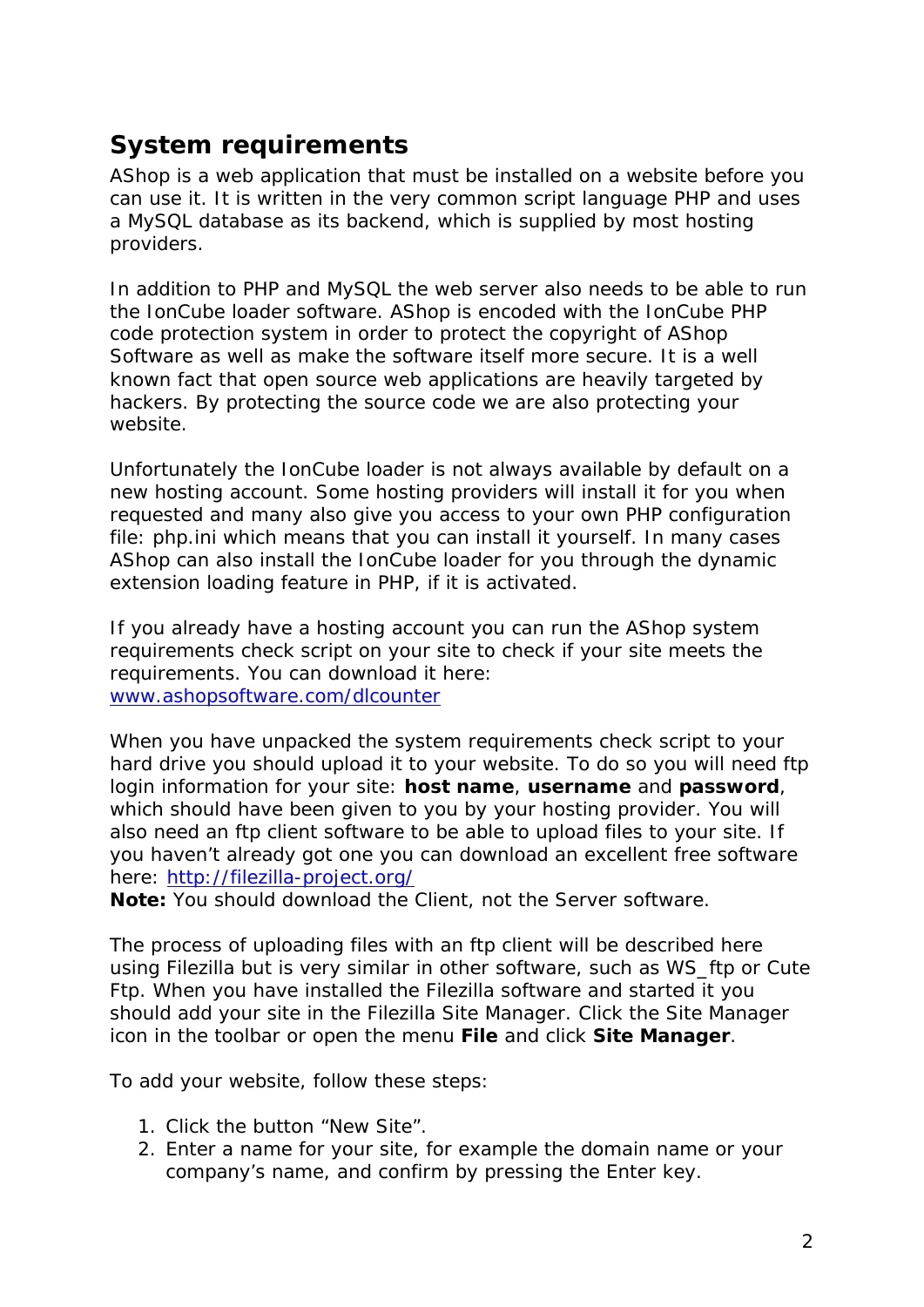- 3. Enter the ftp host name of your site, usually your domain name but the exact host name should have been given to you by your hosting provider.
- 4. Change the "Logontype" setting to "Normal".
- 5. Enter the ftp username for your site in the "User" field.
- 6. Enter the ftp password for your site in the "Password" field.
- 7. Click the "Connect" button to save your site and connect to it.

| Select Entry:          | General   Advanced   Transfer settings   Charset |  |  |  |  |
|------------------------|--------------------------------------------------|--|--|--|--|
| My Sites<br>My website | mywebsite.com<br>Port:<br>Host:                  |  |  |  |  |
|                        | Servertype: FTP - File Transfer Protocol         |  |  |  |  |
|                        | Normal<br>Logontype:                             |  |  |  |  |
|                        | mywebsiteuser<br>User:                           |  |  |  |  |
|                        | Password:                                        |  |  |  |  |
|                        | Account:                                         |  |  |  |  |
|                        | Comments:                                        |  |  |  |  |
| New Folder<br>New Site |                                                  |  |  |  |  |
| New Bookmark<br>Rename |                                                  |  |  |  |  |
| Delete<br>Copy         |                                                  |  |  |  |  |
| Connect                | OK.<br>Cancel                                    |  |  |  |  |

**The Filezilla Site Manager** 

Now you should see the contents of your hard drive in the left area and the contents of your website in the right area of the Filezilla window. In the left area, navigate to the folder where you unpacked the AShop system requirements check script. It should contain the files: **ashoptest.php** and **README.TXT** and one folder named **ioncube**.

Navigate to where your publicly available content is stored on your website in the right area. It is usually called **public\_html**, **www** or **httpdocs**. If you are unsure you should ask your hosting provider. If you wish to run AShop from a subdirectory you can add it by right clicking in the right area and selecting **Create directory** from the menu. Enter the name of the directory and press Enter, then double click the new directory to open it. If you install AShop without adding a subdirectory it will become the default content your visitors see on your website.

Select the file **ashoptest.php** and the folder **ioncube** in the left area. Then right click and select **Upload** on the menu. After a few seconds the right area should contain those two items as well.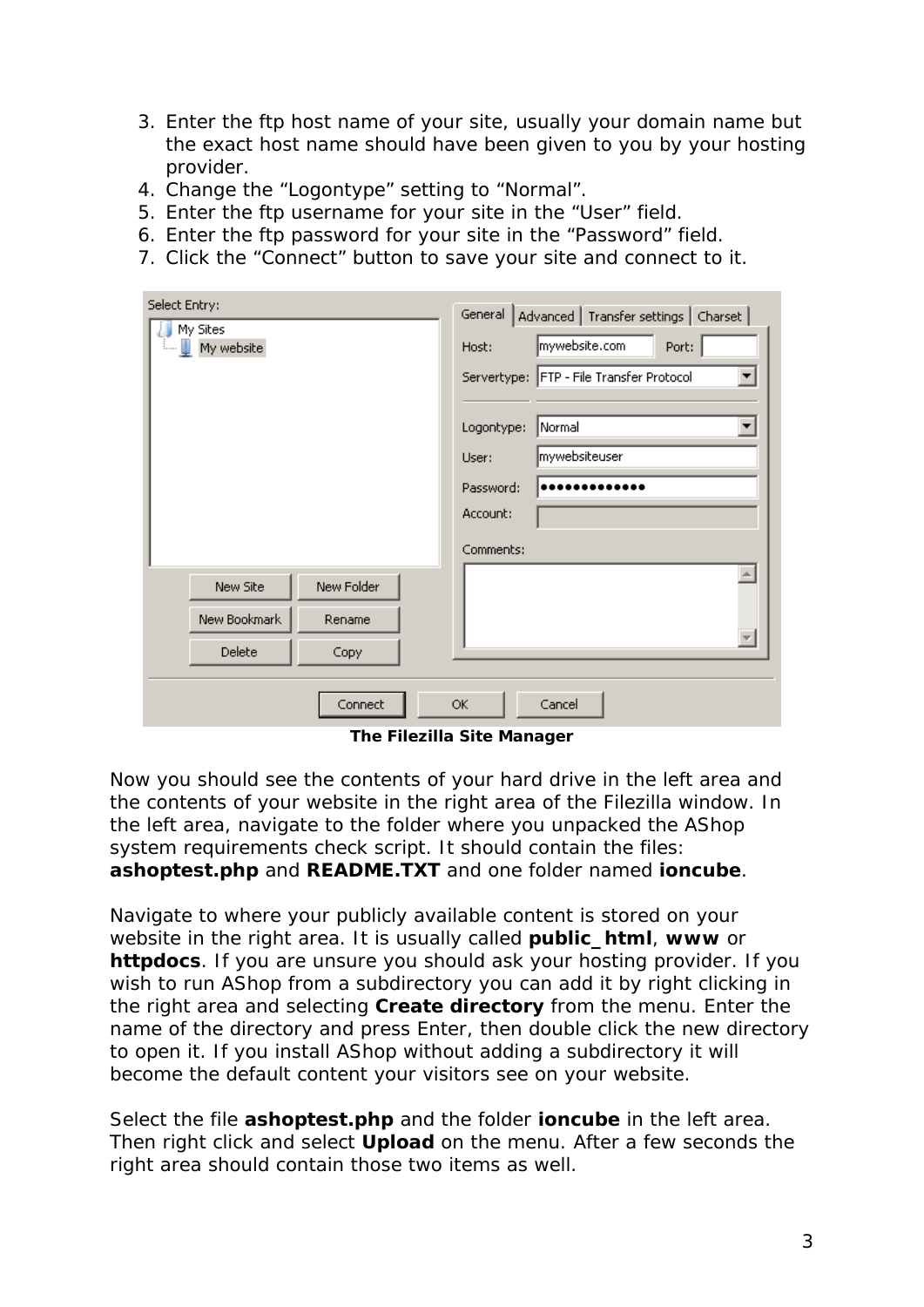| Œ                                                                                      | $\blacktriangleright$<br>$\overrightarrow{a}$<br>※ 13 ※ ク<br>R                                                                                                                             | ERFO                                                                               |                                                                                                  |   |            |                                                   |               |              |                                              |
|----------------------------------------------------------------------------------------|--------------------------------------------------------------------------------------------------------------------------------------------------------------------------------------------|------------------------------------------------------------------------------------|--------------------------------------------------------------------------------------------------|---|------------|---------------------------------------------------|---------------|--------------|----------------------------------------------|
| Host:                                                                                  | Username:                                                                                                                                                                                  | Password:                                                                          | Port:                                                                                            |   |            | $\overline{\phantom{a}}$<br>Quickconnect          |               |              |                                              |
| Response:<br>Command:<br>Response:<br>Response:<br>Response:<br>Response:<br>Response: | 227 Entering Passive Mode (216,227,220,35,207,65)<br><b>MLSD</b><br>150 Accepted data connection<br>226-ASCII<br>226-Options: - a -<br>226 2 matches total<br>Directory listing successful |                                                                                    |                                                                                                  |   |            |                                                   |               |              | $\blacktriangle$<br>$\overline{\phantom{a}}$ |
| Lokal plats:                                                                           | C:\Downloads\ashoptest\<br><b>E</b> -C Downloads<br>ashoptest<br>ioncube<br>FOUND.000<br>FOUND.001<br>Incomplete<br>Logs                                                                   |                                                                                    | $\overline{\phantom{0}}$<br>Fjärrplats:<br>$\overline{\cdot}$<br>-07<br>$\overline{\phantom{a}}$ | H |            |                                                   |               |              | $\overline{\phantom{a}}$                     |
| Filnamn<br>À.,<br>concube<br>ashoptest.php<br><b>E</b> README.txt                      | Filstorlek Filtyp<br>Upload<br>Add files to queue<br>Open<br>Edit<br>Create directory<br>Delete                                                                                            | Senast ändrad<br>25/08/2009 16:39:22<br>05/08/2009 01:39:42<br>09/09/2005 11:18:26 | Filnamn<br>ò.<br>$\blacktriangleleft$                                                            |   | Filstorlek | Filtyp<br><empty directory="" listing=""></empty> | Senast ändrad | Rättigheter  | Äga<br>$\blacktriangleright$                 |
| Selected 1 file and                                                                    | Rename                                                                                                                                                                                     | <sub>kes</sub>                                                                     | Tom katalog.                                                                                     |   |            |                                                   |               |              |                                              |
| Server/Lokal fil<br>Filer i kö                                                         | Riktning<br>Misslyckade överföringar                                                                                                                                                       | Fjärrfil<br>Lyckade överföringar (4)                                               | Storlek Prioritet                                                                                |   | Status     |                                                   |               |              |                                              |
|                                                                                        |                                                                                                                                                                                            |                                                                                    |                                                                                                  |   |            |                                                   | $\mathcal{L}$ | Queue: empty |                                              |

**Uploading files in Filezilla** 

Right click the ioncube folder in the right area and select **File permissions**. Make sure all the checkboxes are checked in the window that opens and that the Numeric value box contains 777. Click **Ok** to apply the changes.

| Please select the new attributes for the directory "ioncube". |                               |                                                                    |  |  |  |  |  |  |
|---------------------------------------------------------------|-------------------------------|--------------------------------------------------------------------|--|--|--|--|--|--|
| Owner permissions                                             |                               |                                                                    |  |  |  |  |  |  |
| $\nabla$ Read                                                 | — <b>⊽</b> Write              | $\nabla$ Execute                                                   |  |  |  |  |  |  |
| Group permissions                                             |                               |                                                                    |  |  |  |  |  |  |
| $\nabla$ Read                                                 | $\overline{\mathbf{v}}$ Write | $\nabla$ Execute                                                   |  |  |  |  |  |  |
| Public permissions                                            |                               |                                                                    |  |  |  |  |  |  |
| $\nabla$ Read                                                 | $\overline{\mathsf{v}}$ Write | $\nabla$ Execute                                                   |  |  |  |  |  |  |
| Numeric value: 777                                            |                               |                                                                    |  |  |  |  |  |  |
| original files have.                                          |                               | You can use an $\times$ at any position to keep the permission the |  |  |  |  |  |  |
| Recurse into subdirectories                                   |                               |                                                                    |  |  |  |  |  |  |
| ◯ Apply to all files and directories                          |                               |                                                                    |  |  |  |  |  |  |
| C Apply to files only                                         |                               |                                                                    |  |  |  |  |  |  |
| C Apply to directories only                                   |                               |                                                                    |  |  |  |  |  |  |
|                                                               | ОК                            | Cancel                                                             |  |  |  |  |  |  |

**Setting file permissions**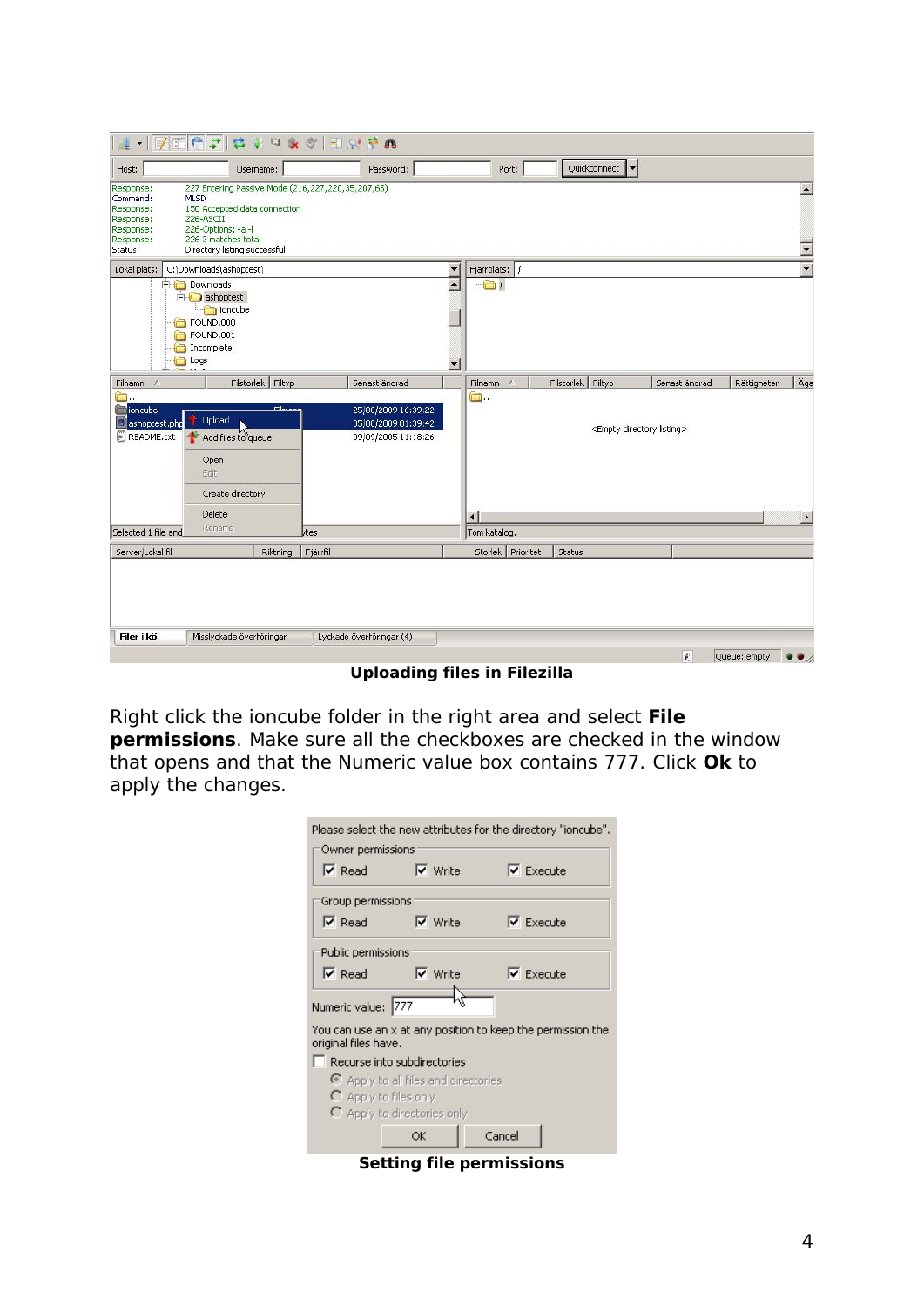The system requirements check is now installed and can be used. Open your favorite web browser, such as Firefox or Internet Explorer. Enter the URL to where the ashoptest.php script is located on your site. For example, if your domain is *mycompanyname.com* and you put the script in a subdirectory called *ashop* you should enter the URL: http://www.mycompanyname.com/ashop/ashoptest.php

The page will list all the system requirements and let you know if they are met:

### **AShop Compatibility Test**

- At least version 4.1.0 of PHP- PASSED
- Safe Mode =  $\overline{OF}$  PASSED
- File Uploads =  $On(Size limit: 2M) PASSED$
- · MySQL Functions Available PASSED
- · Curl With SSL Available PASSED
- $\bullet$  Run-time notices = Off PASSED
- The fsockopen-function is working PASSED
- · IonCube decryption is working. IonCube loader version 3.1 is installed for the whole server in php.ini. - PASSED
- The AShop Software license server can be reached PASSED

AShop Software Requirements

About IonCube Decryption

Request Technical Support

#### **AShop Compatibility report**

**Note:** If your hosting provider offers the ability to create your own php.ini configuration file you can most likely get around any failed tests by tweaking your PHP settings.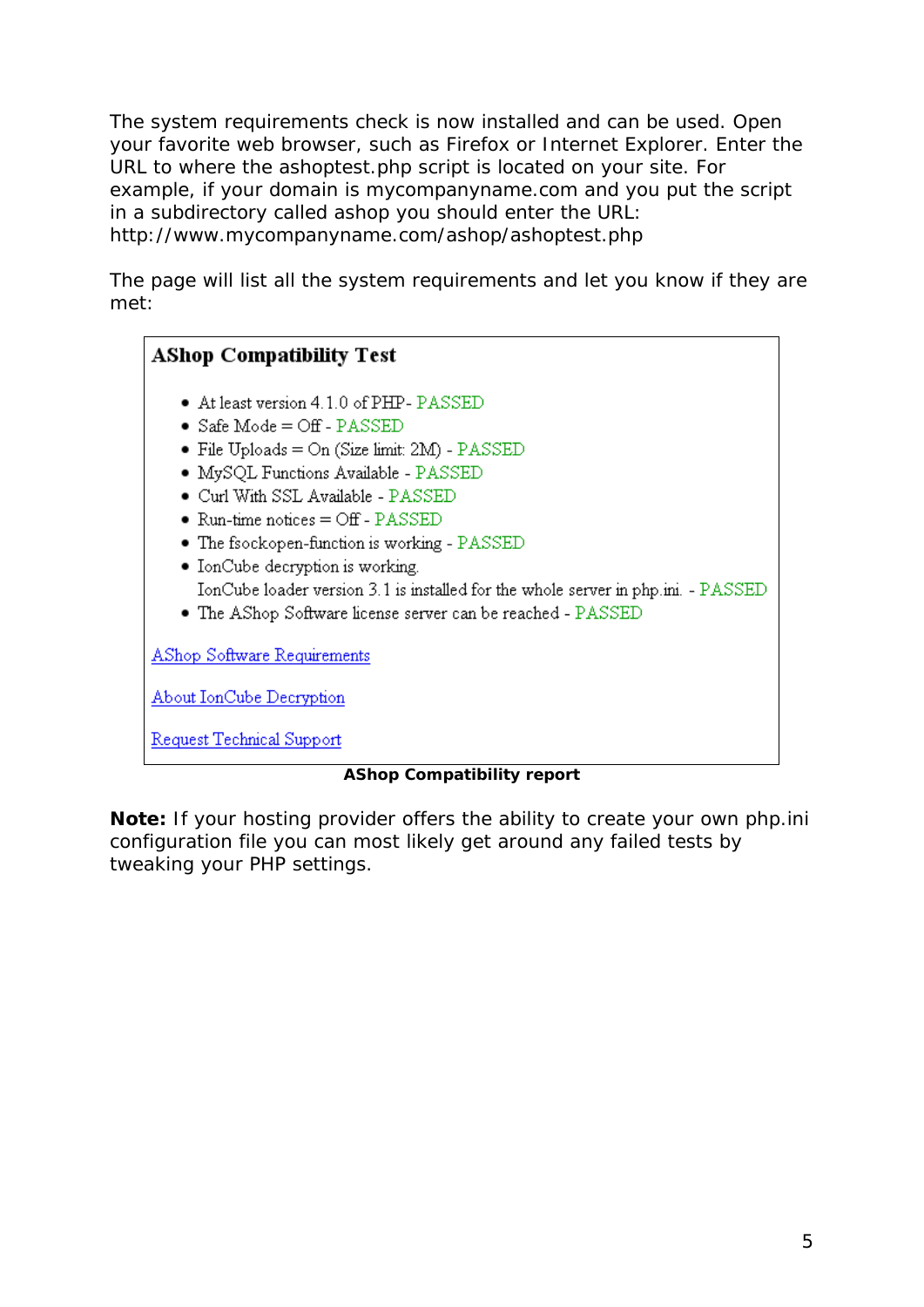### **Installation**

You can download the full AShop V software at: http://www.ashopsoftware.com/dlcounter

When it is downloaded, unpack the zip file using a software like Winzip (Windows) or Stuffit (Mac). Make sure you remember where you unpacked it on your hard drive.

To install AShop on your website you will need to prepare a MySQL database for your site. This is usually done through a hosting control panel. The steps to create a database will be described using the most common one: cPanel. It is similar though not exactly the same in other control panels.

1. Login to the control panel for your site, which you should have got access to from your hosting provider. It should look something like this, though the colors and graphics may differ:

| п<br>home                                                         | cPanel Accelerated                       |                              |                                    |                          |                                                        |                 |                                    | ?<br>詹<br><b>HELP</b><br>Logout |
|-------------------------------------------------------------------|------------------------------------------|------------------------------|------------------------------------|--------------------------|--------------------------------------------------------|-----------------|------------------------------------|---------------------------------|
|                                                                   | Find                                     |                              |                                    |                          | <b>Preferences</b>                                     |                 |                                    |                                 |
| Webmail<br>Webalizer.                                             | <b>Frequently Accessed Areas</b>         | Getting<br>Started<br>Wizard | $a_{\rm tr}$<br>Video<br>Tutorials | **<br>Change<br>Password | Update<br>Contact<br>Info                              | Change<br>Style | Change<br>Language                 | Shortcuts                       |
| MySQL® Databases<br><b>Addon Domains</b><br><b>Email Accounts</b> | <b>Stats</b><br>$\overline{\phantom{a}}$ | Email<br>Accounts            | Webmail                            | BoxTrapper               | Mail<br>SpamAssassin<br>Spam<br>Assassin <sup>TH</sup> | Forwarders      | Auto<br>Responders                 | Default<br>Address              |
| Main Domain                                                       | ashopsoftware.com                        |                              |                                    |                          |                                                        |                 |                                    |                                 |
| Home Directory                                                    | /home/ashopsof                           |                              |                                    |                          |                                                        |                 |                                    |                                 |
| Last login from                                                   | 78.72.30.252                             | Mailing<br>Lists             | User Level<br>Filtering            | Account<br>Level         | Email<br>Delivery                                      | Import:         | Email<br>Addresses/ Authentication | MX Entry                        |
| Disk Space Usage                                                  | 1771.91/00 MB                            |                              |                                    | Filtering                | Route<br><b>Files</b>                                  | Forwarders      |                                    |                                 |
| Monthly Bandwidth<br>Transfer                                     | $6.41/\infty$ MB                         | Backups                      | Backup                             | File                     | Legacy                                                 | Web Disk        | Disk                               | <b>FTP</b>                      |
| Email Accounts                                                    | $2/\infty$                               |                              | Wizard                             | Manager                  | <b>File</b><br>Manager                                 |                 | Space<br>Usage                     | Accounts                        |

**The popular cPanel hosting control panel**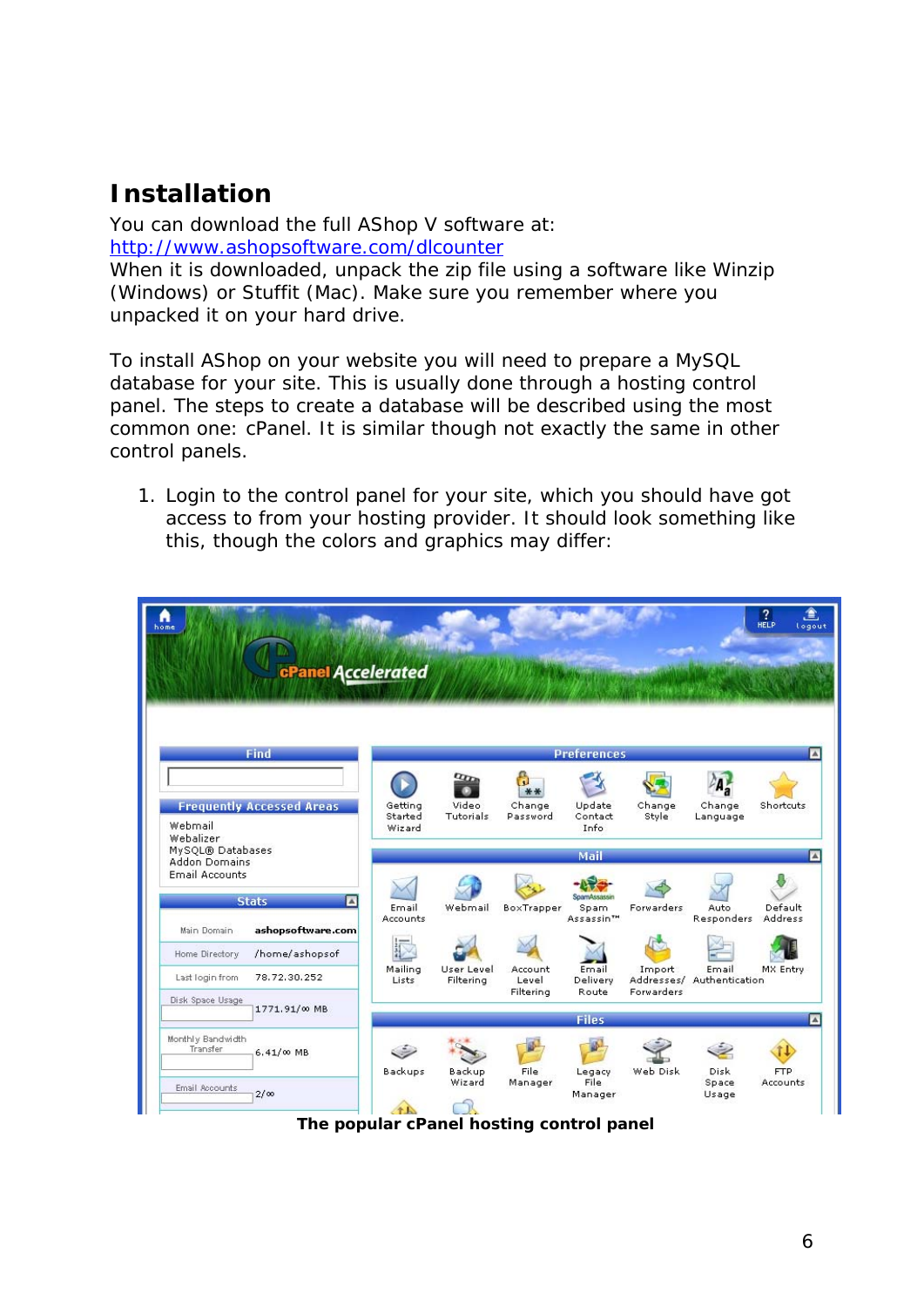2. Scroll down to the section labeled Databases and click MySQL Databases.



3. Enter a name for your new database in the box labeled "New Database", for example: "ashop".

| Create New Database |                 |
|---------------------|-----------------|
| New Database: ashop | Create Database |

- 4. When you click the button Create Database the new database will be created on the server. A prefix consisting of your hosting account username followed by an underscore will usually be added to the name, for example: *mycompany\_ashop*. Take note of this name.
- 5. Scroll down to the section **Add new user** and enter a username into the box labeled "Username", for example: "ashop". Enter a password into the box "Password" and confirm it by entering the same password into the box "Password (again)".

| <b>MySQL Users</b>  |                                   |                       |
|---------------------|-----------------------------------|-----------------------|
| <b>Add New User</b> |                                   |                       |
| Username: ashop     |                                   | *Seven characters max |
| Password:           | œ                                 | Generate Password     |
|                     | Password Strength:<br>OK (54/100) |                       |
| Password (Again):   |                                   |                       |
|                     | Create User                       |                       |

- 6. Once again a prefix will be added, this time to the username, which will end up something like this: *mycompany\_ashop*. Take note of both this username and the password you entered.
- 7. Now you need to assign this user to the database to give the user permission to access or change the data it will contain. Scroll down to the section **Add User To Database**. Select the user in the first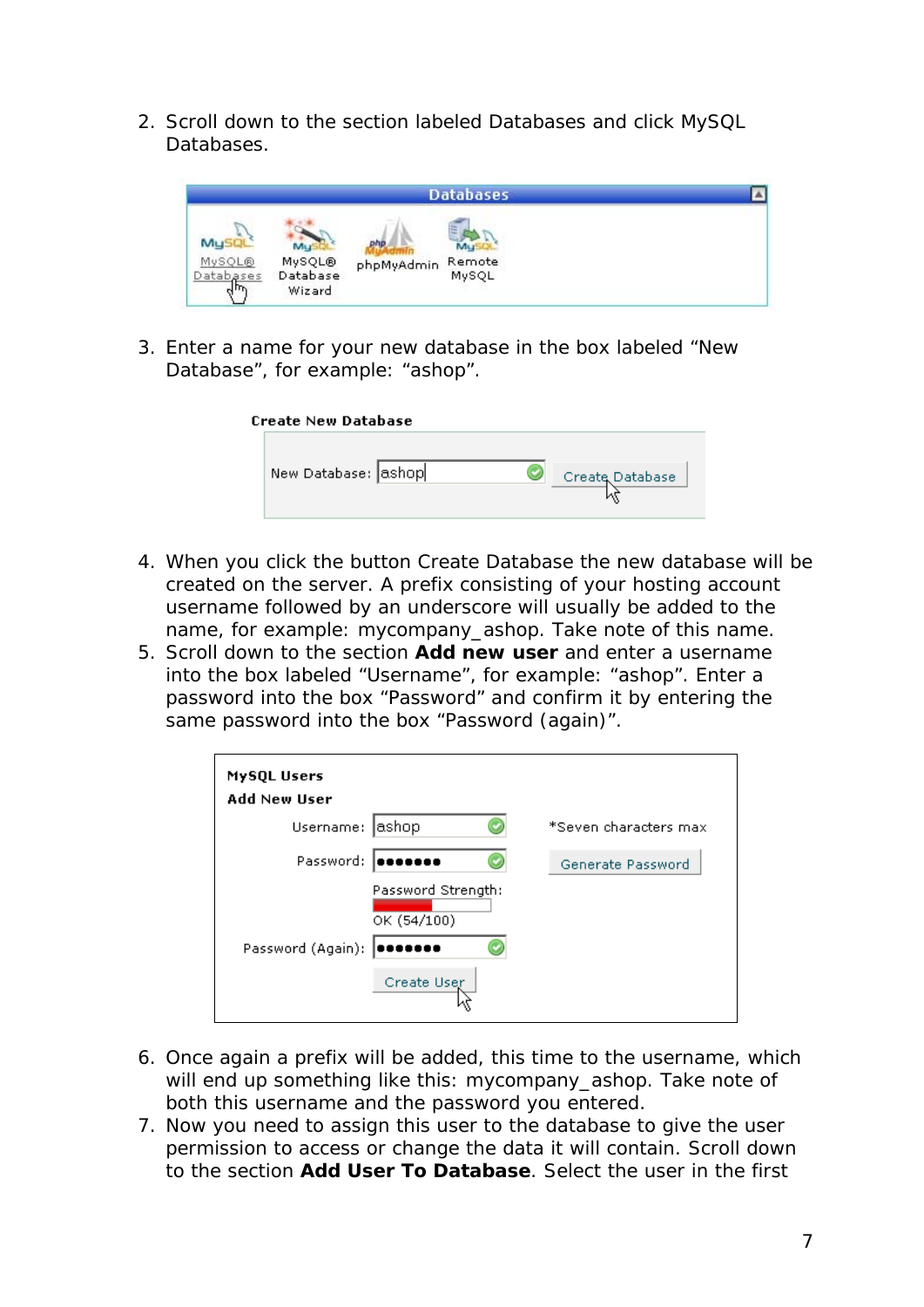drop down list and the database in the second. Click Add.



8. On the next page you will get to assign the exact permissions this user should have on the database. You will want to give the user all permissions so you should check the checkbox labeled: ALL PRIVILEGES. Then click Make Changes to apply the changes.

| <b>KALL PRIVILEGES</b>           |                          |  |  |  |  |  |
|----------------------------------|--------------------------|--|--|--|--|--|
| $\nabla$ select                  | $\nabla$ CREATE          |  |  |  |  |  |
| ⊽<br><b>INSERT</b>               | $\n  ALTER\n$            |  |  |  |  |  |
| $\nabla$ update                  | $\nabla$ DROP            |  |  |  |  |  |
| $\nabla$ delete                  | $\n  E$ lock tables      |  |  |  |  |  |
| $\nabla$ INDEX                   | $\nabla$ references      |  |  |  |  |  |
| <b>■</b> CREATE TEMPORARY TABLES | $\boxdot$ create routine |  |  |  |  |  |
|                                  |                          |  |  |  |  |  |
| Make Changes                     |                          |  |  |  |  |  |

Now your database is ready to be used with your AShop. To make sure the AShop scripts know how to connect to the database you will need to add the database name, username, password and database server to the AShop configuration file.

Locate the folder on your hard drive where you previously unpacked AShop and open the folder named "admin". In that folder you should find a file named "config.inc.php" which you need to open in a text editor such as Windows Notepad or TextEdit (Mac).

Find the line that starts with \$databasename and change the text within the quotation marks: "ashop" to the name of your database.

On the line that starts with \$databaseuser you should change the text "user" to the username you assigned to your database and on the line that starts with \$databasepasswd you should change the text "password" to the password for your database user.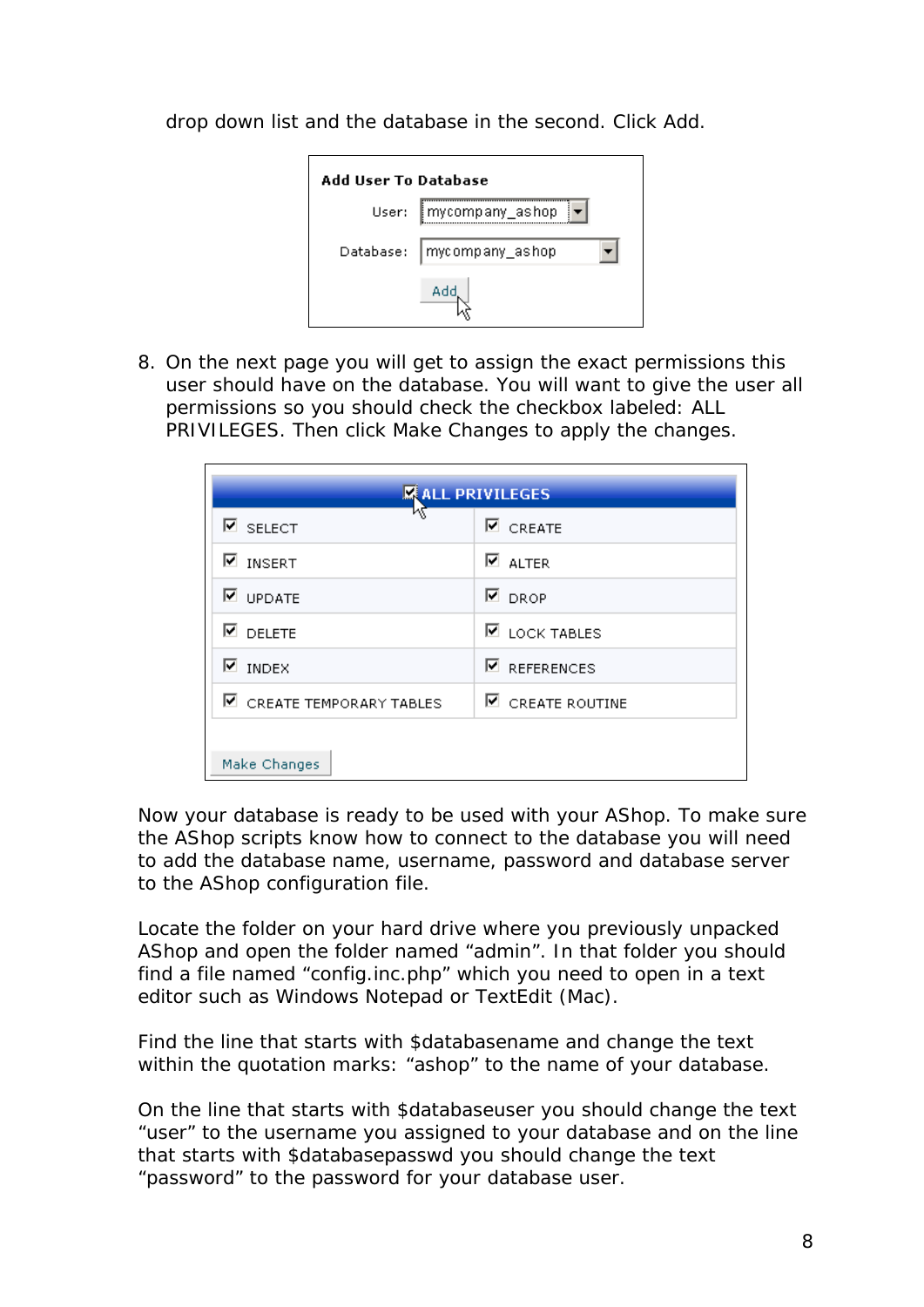php AShop V Copyright 2002-2009 - All Rights Reserved Worldwide http://www.ashopsoftware.com This software is licensed per individual site.<br>By installing or using this software, you agree to the licensing terms<br>which are located at http://www.ashopsoftware.com/license.htm<br>Unauthorized use or distribution of this s is a violation U.S. and international copyright laws. Edit the following parameters to correspond to your database<br>server, name and the username + password used to access your database. \$databaseserver = "localhost"; // <-- change to your database server<br>\$databasename = "mycompany\_ashop"; // <-- change to your database name<br>\$databaseuser = "mycompany\_ashop"; // <-- change to the username for your<br>\$databa Do not edit below this!

**Editing config.inc.php in Windows Notepad**

The \$databaseserver parameter should usually be left unchanged: "localhost" but in some cases the hosting provider uses a dedicated server for the databases and then you will need to enter the correct host name of the database server here. Check with your hosting provider what the host name is if you don't already know it.

Finally, save the file. Now your AShop files are ready to be uploaded to your website.

Start up your ftp client software again, for example Filezilla which we described in the first part of this guide. Connect to your website.

Navigate to the folder where you unpacked all the AShop files in the left area of the Filezilla window. Navigate to the publicly available folder of your website in the right area, for example: public\_html, www or httpdocs. If you previously created a subdirectory where you you're your AShop to be installed, you should navigate to that subdirectory rather than just to the public root folder.

Select all the files and folders in the left area, right click and select **Upload** on the menu to start transferring all the AShop files to your website, including the modified config.inc.php you previously made. This may take a few minutes to complete since there are a lot of files to transfer.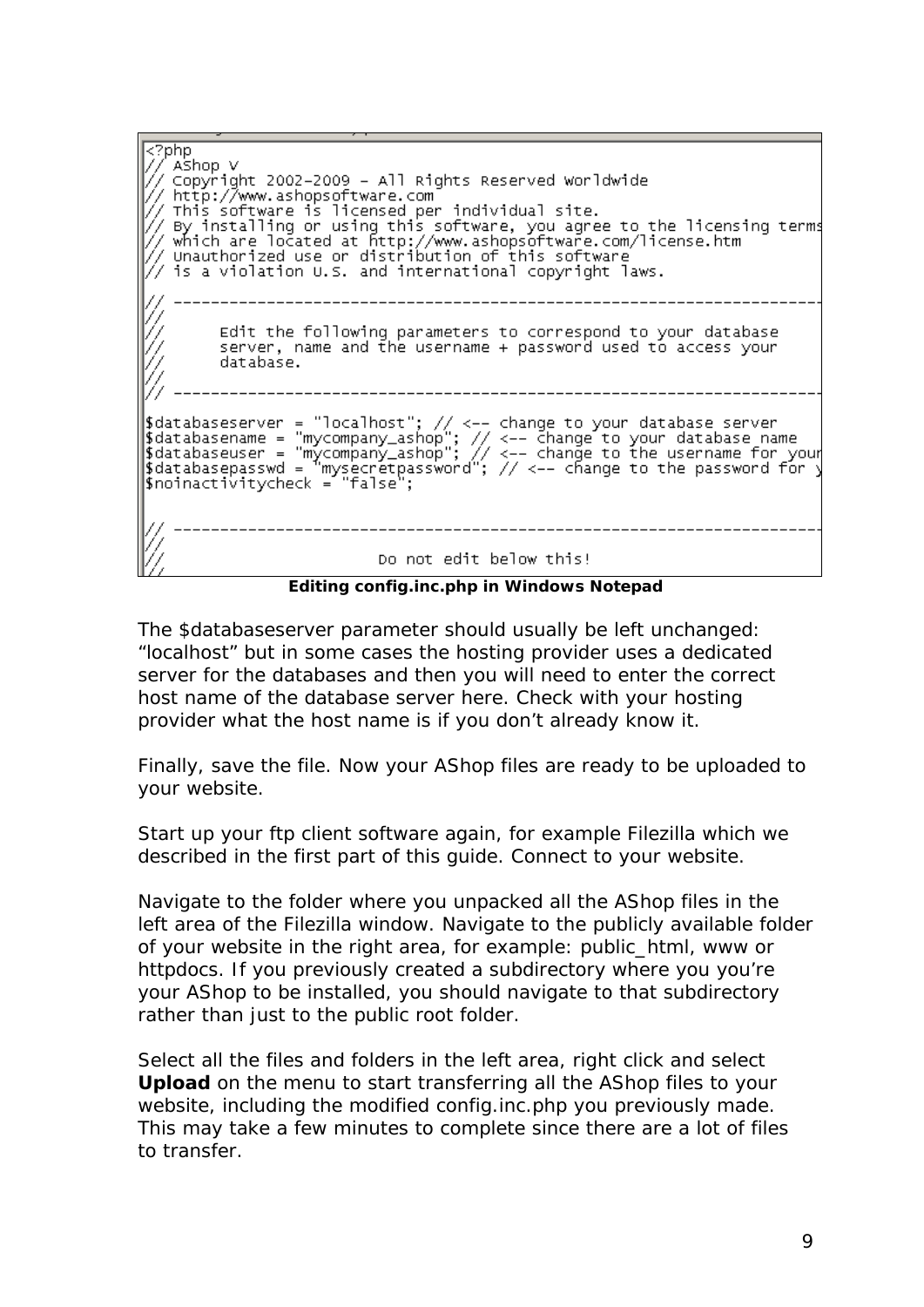| Filename<br>Filesize         | Filetype                 | Last modified       | Filename                |
|------------------------------|--------------------------|---------------------|-------------------------|
|                              |                          |                     | —1.                     |
| admin.                       | Filmapp                  | 23/08/2009 23:33:58 | <b>h</b> cgi-bin        |
| affilid<br>Upload            | Filmapp                  | 23/08/2009 23:33:58 | hioncube                |
| auto <br>Add files to due ue | <b>Filmapp</b>           | 23/08/2009 23:33:50 | <sup>e</sup> l ashoptes |
| band                         | <b>Filmapp</b>           | 23/08/2009 23:33:58 |                         |
| catal<br>Open                | Filmapp                  | 23/08/2009 23:33:58 |                         |
| Edit.<br>emer                | Filmapp                  | 23/08/2009 23:33:54 |                         |
| imagl                        | <b>Filmapp</b>           | 23/08/2009 23:33:54 |                         |
| Create directory<br>linclui  | <b>Filmapp</b>           | 23/08/2009 23:33:54 |                         |
| lioncy<br>Delete             | <b>Filmapp</b>           | 23/08/2009 23:33:54 |                         |
| Selected<br>Rename           | size: 865 237 bytes      |                     | 1 file and 2 directori  |
| Server/Local file            | Remote file<br>Direction |                     | Priority<br><b>Size</b> |
|                              |                          |                     |                         |
|                              |                          |                     |                         |

**Upload all AShop files with Filezilla or another ftp client.** 

When the files are all uploaded to your site you should set full permissions on the following files and folders by right clicking on them in the right hand area of the Filezilla window and selecting **File permissions** in the menu. Check all checkboxes or enter "777" in the field labeled **Numerical value**.

- admin/receipts
- banners
- catalog
- "invoices" in the folder emerchant (not emerchant itself)
- "mail" in the folder emerchant
- images
- images/logo.gif
- "files" in the folder members (not members itself)
- previews
- prodimg
- products
- updates

Now you should open a web browser and enter the URL to your AShop in the address line, followed by: /install.php, for example:

http://www.mycompanyname.com/ashop/install.php then press Enter to start the AShop installation guide which will register your copy of the software and set up the database tables.

To complete the installation guide you will need to have an AShop license key, either a free 30 day trial key or a full key. If you haven't already got a license key you can get one by clicking one of the links on the first page of the installation guide.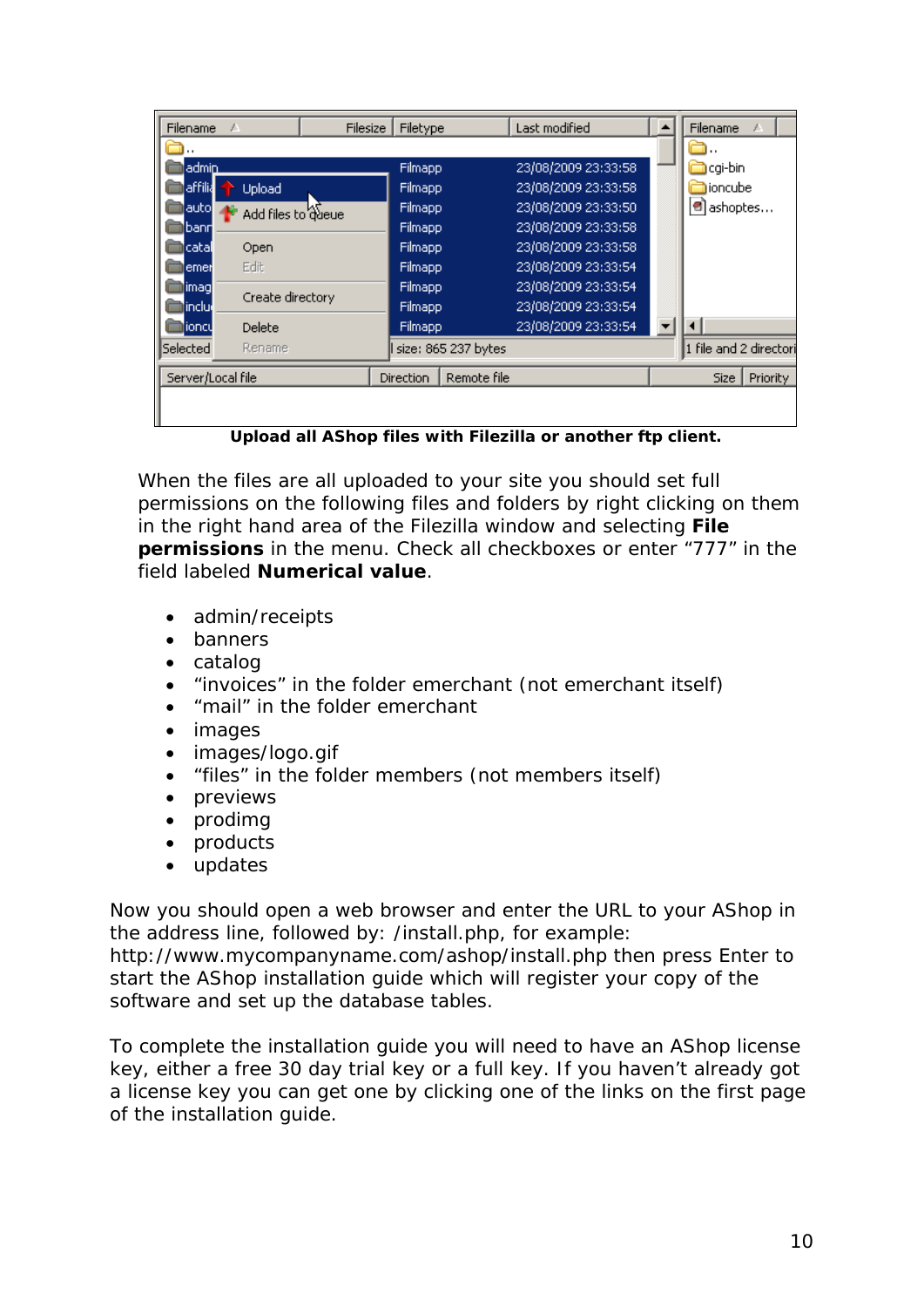

**The AShop installation guide.** 

Start the installation guide by clicking the button and fill out the form with your name, email and AShop license key:

|                       | <b>冒A·Shop Software</b><br>Register and activate this copy of AShop |
|-----------------------|---------------------------------------------------------------------|
| Your name:            | lJohn Smith                                                         |
| Email:                | johnsmith@mycompany.com                                             |
| Enter license<br>key: | 333JJJ 444KKK 222LLL 111MMM 5555JJJ                                 |
| this email address.   | ☑ Yes! I wish to receive information and updates about AShop to     |
|                       | Registe                                                             |

**Register your AShop.** 

When you click the Register button your AShop will be activated, if the license key is valid, and your AShop database tables will be created.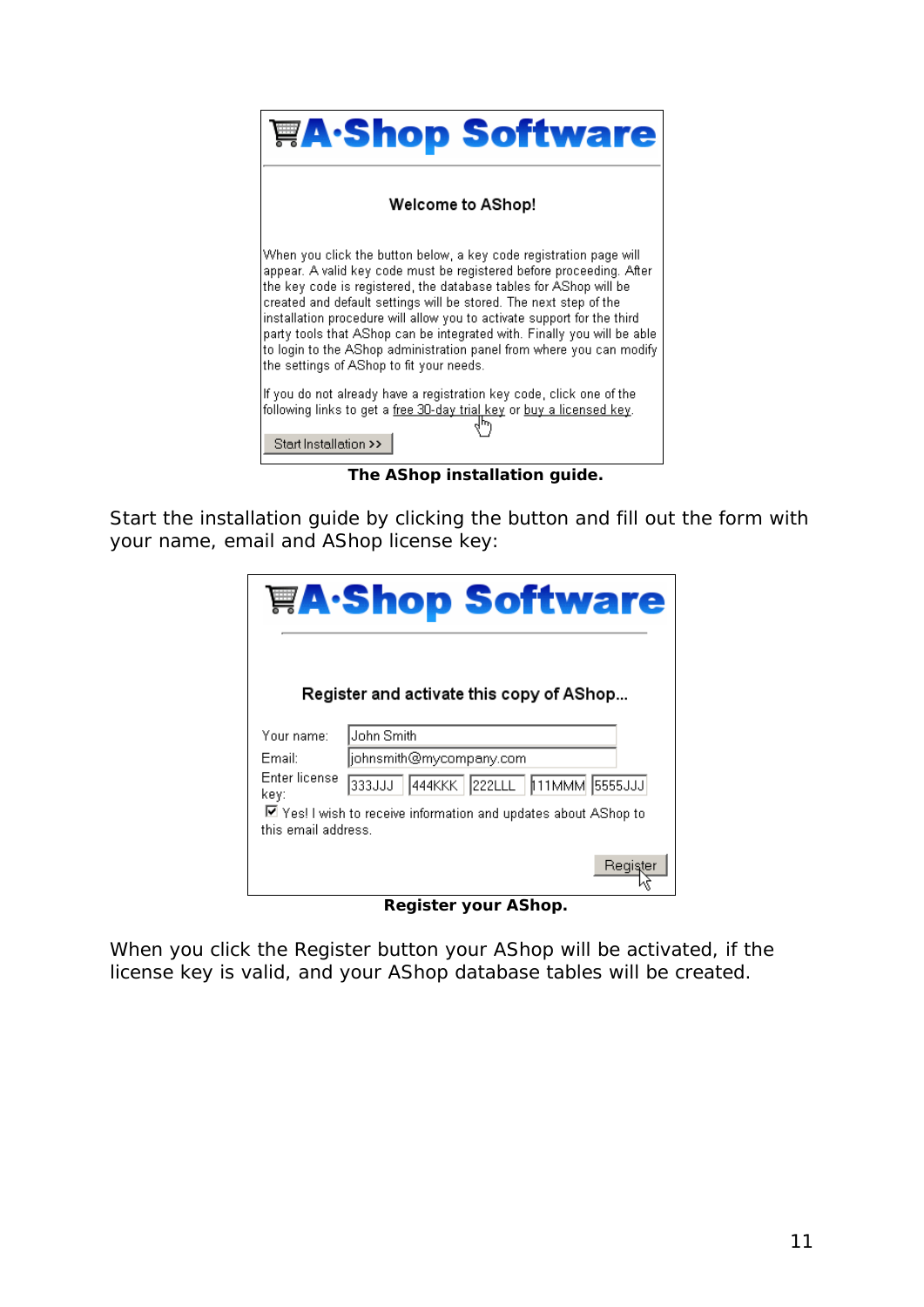## **Configuration**

When the installation guide is completed you will be redirected to the login for your AShop administration panel. The administrator username is: *ashopadmin* but you will not need to enter the username at this stage. It is only required if you have activated the Shopping Mall feature of AShop. The default password is *ashopadmin*



**Logging in to the AShop administration panel.** 

When you want to login to your administration panel again at a later time you will find it at the URL where you installed AShop plus "/admin", for example: http://www.mycompanyname.com/ashop/admin

The first thing you should do when you have logged in to your administration panel is to set the basic configuration options for your shopping cart. Click the **Configuration** item in the left side menu. Then click **Shop Parameters** in the top menu.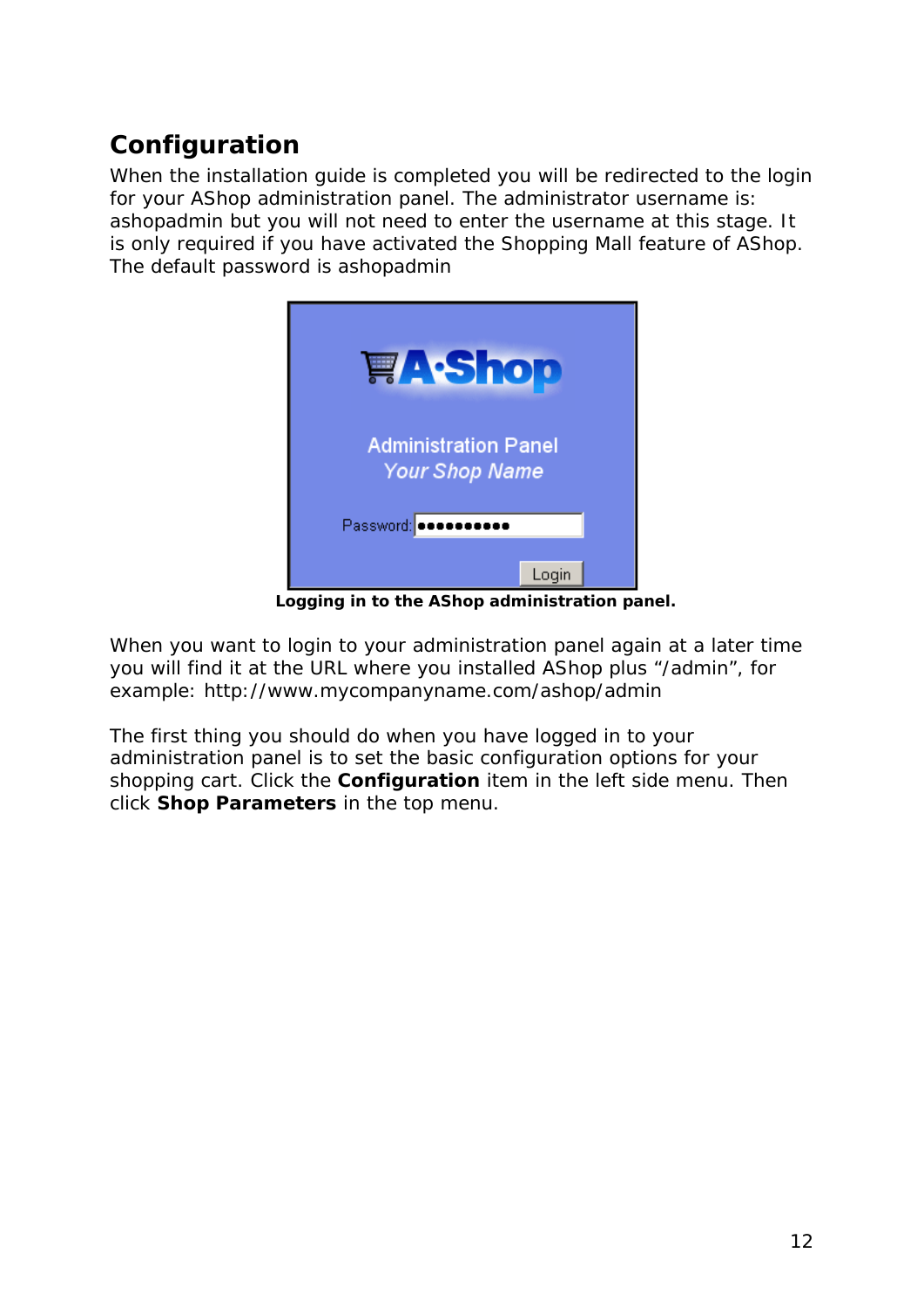| <b>Shop Parameters</b>        |                                         |  |  |  |  |  |  |
|-------------------------------|-----------------------------------------|--|--|--|--|--|--|
| Change Password ?             | [Leave blank to keep the old password.] |  |  |  |  |  |  |
| Old Password:   eeessesses    |                                         |  |  |  |  |  |  |
| New Password:   essesses      |                                         |  |  |  |  |  |  |
|                               | Confirm:   <b></b>                      |  |  |  |  |  |  |
| Contact Information ?         |                                         |  |  |  |  |  |  |
|                               | Shop Name: My Company Name              |  |  |  |  |  |  |
|                               | Address: 1234 Mystreet, Mytown          |  |  |  |  |  |  |
|                               | Telephone: 555-555555                   |  |  |  |  |  |  |
|                               | Email:  me@mycompany.com                |  |  |  |  |  |  |
| <b>Catalog Options</b>        |                                         |  |  |  |  |  |  |
| Default language: English     |                                         |  |  |  |  |  |  |
|                               | 2 Currency: US Dollars                  |  |  |  |  |  |  |
| ? Catalog mode: Shopping cart |                                         |  |  |  |  |  |  |
| ? Enable Save Cart: □         |                                         |  |  |  |  |  |  |

You should start by changing your administration panel password to make sure no one else can access this area. Enter the current password in the box labeled "Old Password" and type in the new password in both "New Password" and "Confirm".

Next you should change the default contact information to the name, email and address of your business to make sure your AShop email notices get to the right address and that your customers will know how to contact you. Enter new values in the boxes in the "Contact Information" section.

This page is also where you set the currency and default language of your shop and where you configure several other features such as the wholesale catalog and the shopping mall.

Click the Submit button at the bottom of the page to save your changes.

The next thing you should do is to make sure your customers can pay you. This is done by clicking **Configuration** in the left menu and then **Payment** in the top menu.

A sample payment option has been created for you. You can keep it and just change it to the payment settings you wish to use or you can delete it and create a new payment option instead.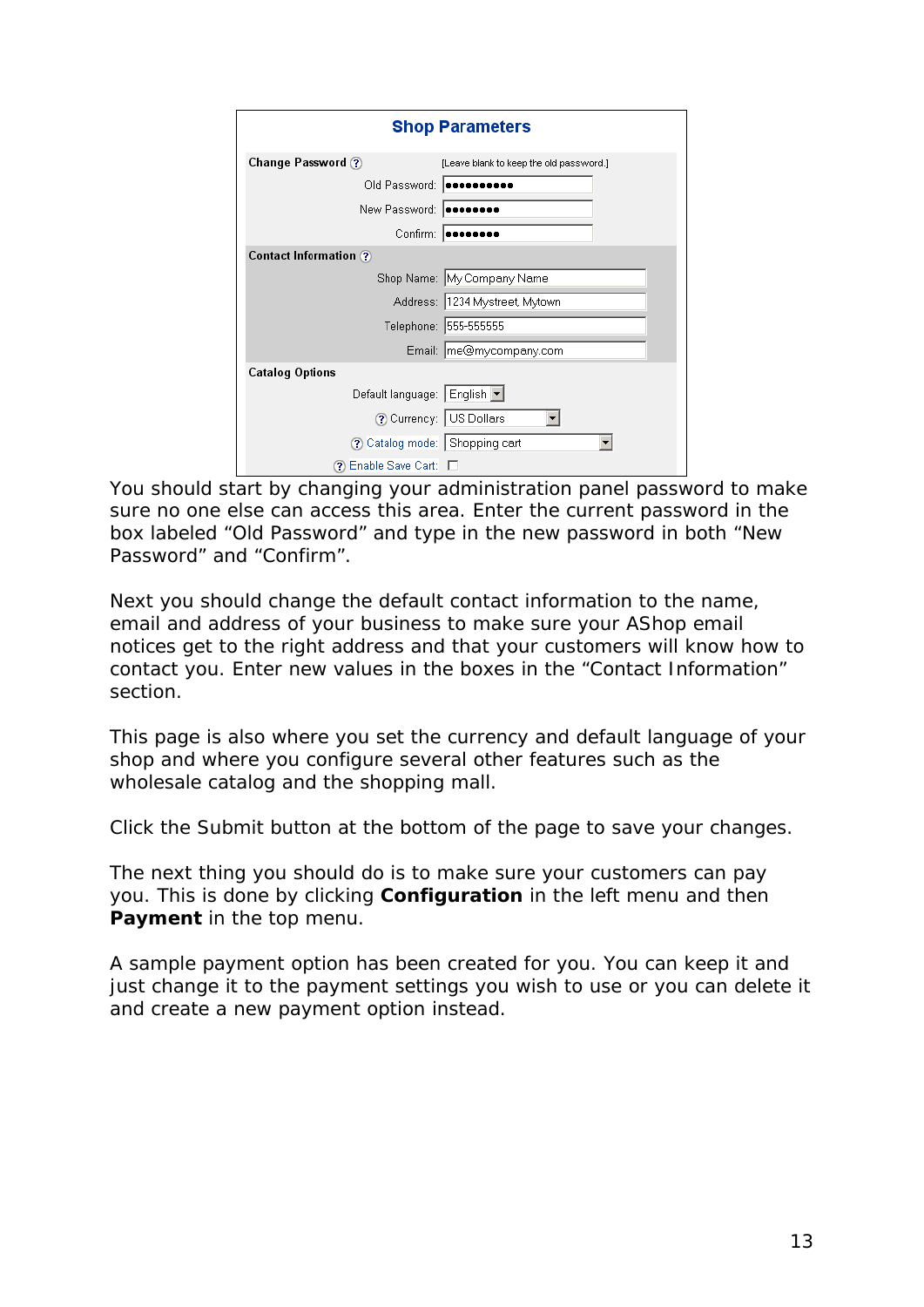| <b>Payment Options</b>             |                                                                                                                                             |  |     |  |  |  |
|------------------------------------|---------------------------------------------------------------------------------------------------------------------------------------------|--|-----|--|--|--|
| <b>Add New Payment Option</b>      |                                                                                                                                             |  |     |  |  |  |
|                                    | ? Select a Payment Gateway: 2CheckOutv2                                                                                                     |  |     |  |  |  |
|                                    |                                                                                                                                             |  | Add |  |  |  |
|                                    |                                                                                                                                             |  |     |  |  |  |
|                                    | Option name: Send a check                                                                                                                   |  |     |  |  |  |
| Payment Gateway:   Manual handling |                                                                                                                                             |  |     |  |  |  |
| Payment Fee [optional]: \$         |                                                                                                                                             |  |     |  |  |  |
| Onlγ visible in Sales Office:      |                                                                                                                                             |  |     |  |  |  |
| Extra Form Fields: Edit List       |                                                                                                                                             |  |     |  |  |  |
| Deliver Before Payment:            | □ [Allow file download before payment is processed.]                                                                                        |  |     |  |  |  |
| Description:                       | Sample manual payment option.<br>Modify this payment option on<br>the page Configuration->Payment<br>in your AShop administration<br>panel. |  |     |  |  |  |
| Text On Order Page:                |                                                                                                                                             |  |     |  |  |  |
|                                    | Payment configuration.                                                                                                                      |  |     |  |  |  |

Once you have configured your payment option(s) you will need to add products to your product catalog which your customers can buy from your website. Click **Edit Catalog** in the left menu.

| <b>HA-Shop</b>                                                          |                                                                                                               |                             |                                                        | <b>Edit Catalog</b>                      |                                               |                                            |                                        |         |
|-------------------------------------------------------------------------|---------------------------------------------------------------------------------------------------------------|-----------------------------|--------------------------------------------------------|------------------------------------------|-----------------------------------------------|--------------------------------------------|----------------------------------------|---------|
| ×.<br><b>Administration</b>                                             | Show: All products<br>New category                                                                            | New product<br>Search for:  |                                                        | New subscription                         |                                               | New content<br>Search                      | <b>Discounts</b><br>Reorder products * |         |
| Configuration<br>具<br><b>Edit Catalog</b>                               | <b>First Page</b><br>[Edit] [Remove]<br><b>About Page</b><br>[Edit] [Remove]<br><b>Terms Page</b><br>[Add]    | Category 1: Sample category | 1: Product 1 0m<br>An example product<br>Price: \$2.00 |                                          |                                               |                                            |                                        | $1 - 0$ |
| View Catalog<br>Members<br><b>Affiliates</b>                            | Select Category<br><b>Category 1</b><br>[Edit] [Remove] [Html]<br><b>Category 2</b><br>[Edit] [Remove] [Html] |                             | Edit<br>Files.<br>Update                               | Remove<br>Attributes<br>Move/Copy        | Inventory<br>Fulfilment<br>Qty Pricing        | <b>Discount</b><br>Make HTML               | Shipping                               |         |
| Customers                                                               | Move up]Move to top]<br>Category 3<br>[Edit] [Remove] [Html]<br>Move up]Move to top]                          |                             | 2: Product 2 Ps<br>An example product<br>Price: \$3.00 |                                          |                                               |                                            |                                        | 100     |
| <b>Sales Office</b><br><b>Online Help</b>                               |                                                                                                               |                             | Edit<br><b>Files</b><br>Update                         | Remove<br><b>Attributes</b><br>Move/Copy | Inventory<br>Fulfilment<br><b>Qty Pricing</b> | <b>Discount</b><br>Make HTML<br>$Up$ $Top$ | Shipping                               |         |
| Log out<br>AShop - Copyright 2002-2009<br>All Rights Reserved Worldwide |                                                                                                               |                             |                                                        |                                          |                                               |                                            |                                        |         |

**Managing the product catalog.** 

In the left area of the page, just right of the menu, you will find your product categories. This is also where you manage the three standard content pages: the first page, about page and terms page, add new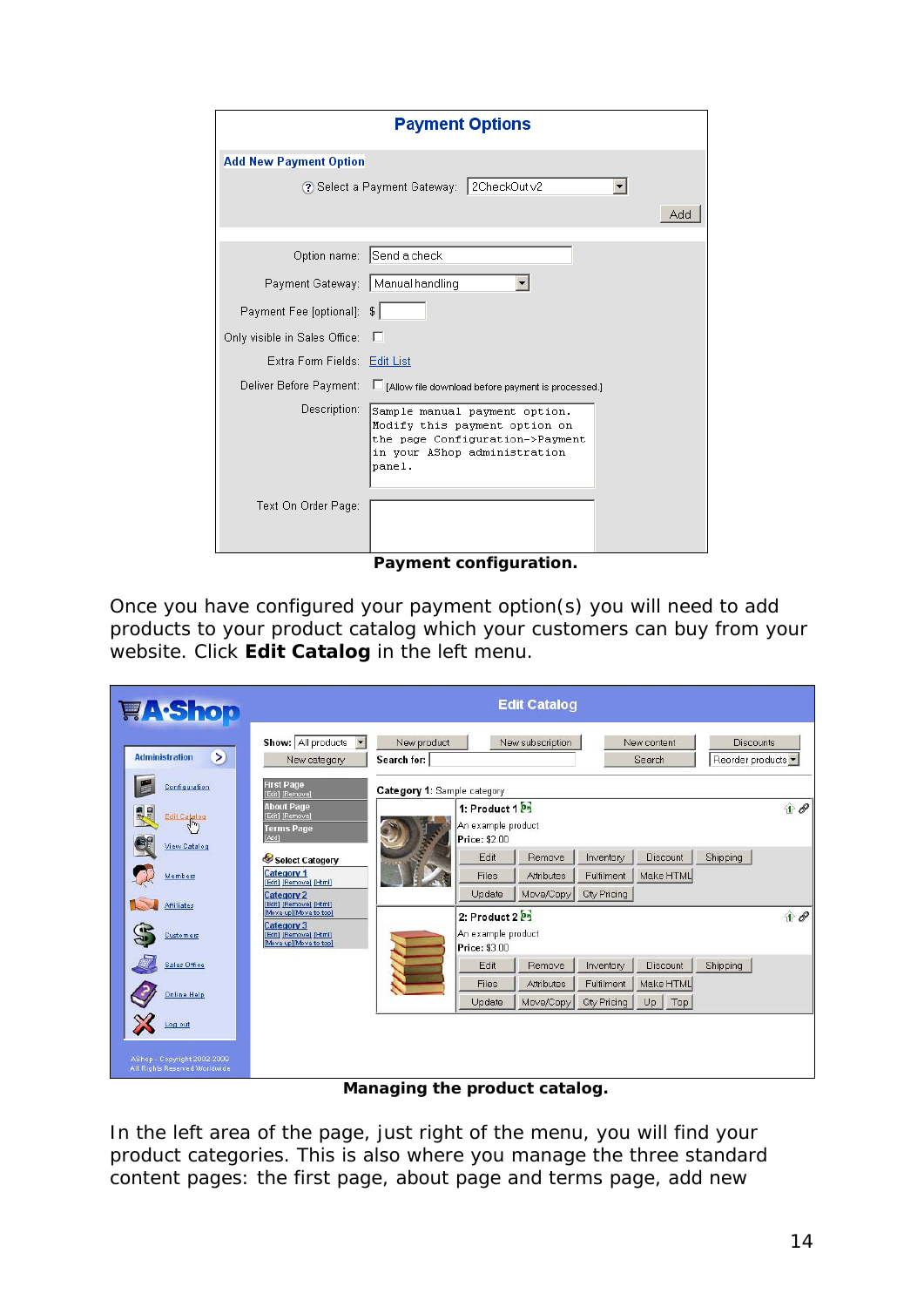categories by clicking the **New category** button and edit existing categories through the various options below the category names: Edit, Remove, Move up…

You can have an unlimited number of product categories and two levels of subcategories. AShop should have added three example categories for you to help you get started: Category 1, Category 2 and Category 3. You can either edit these and change them to what you want to use or remove them and add new ones instead.

You will need at least one product category to be able to add products to your catalog.

**Note:** If your product categories are empty they will not show up in the catalog when your customers visit your site. AShop will only show categories that contain at least one item.

If you click on a category you will see a list of the products belonging to that category to the right of the category list. AShop will have added a few example products for you which you can modify or delete to add new ones instead.

To add a new product first click the category it should be stored in, then click the **New product** button at the top of the page.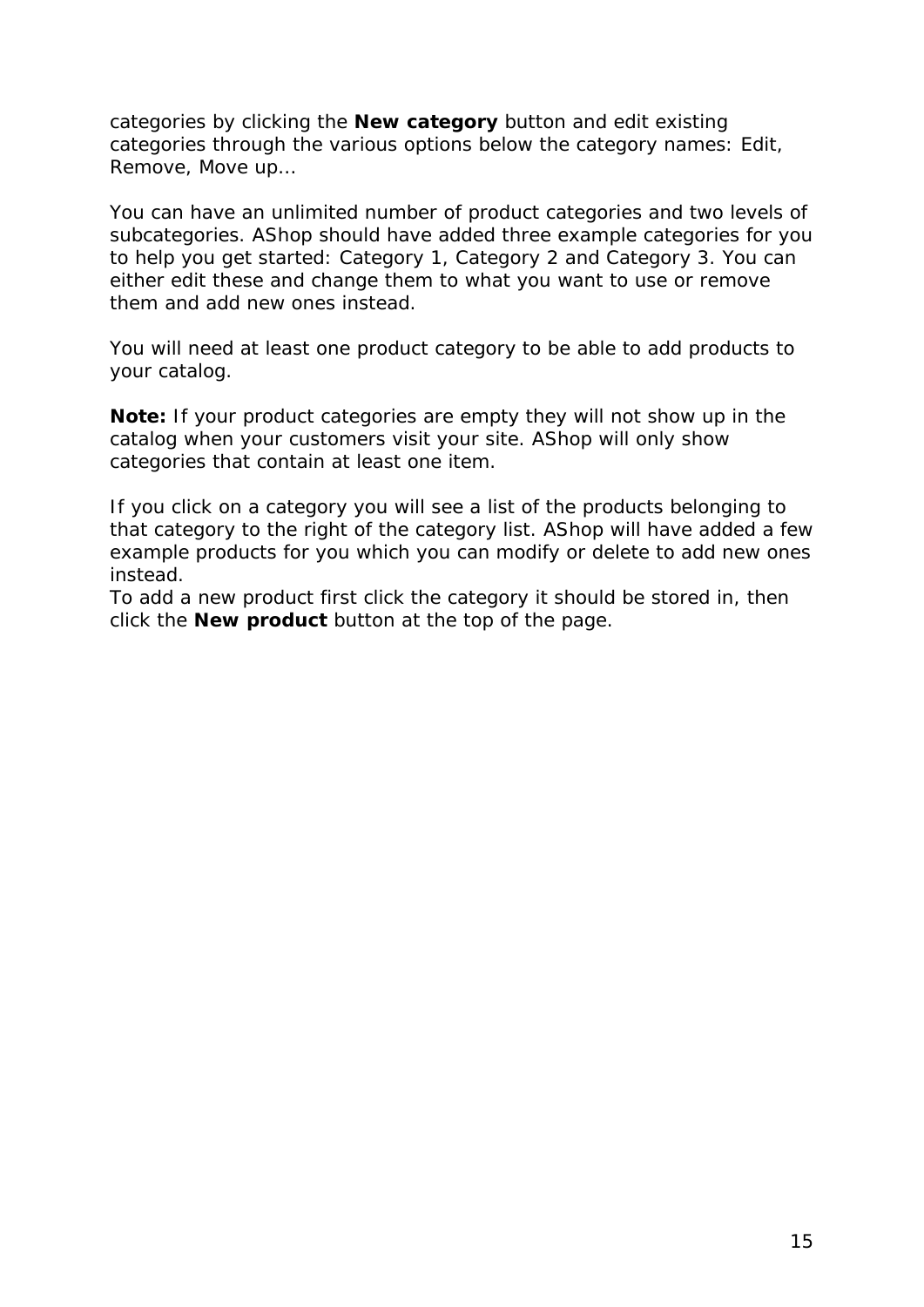| Add product to category: Category 1 |                                                                           |  |  |  |
|-------------------------------------|---------------------------------------------------------------------------|--|--|--|
| ?) Name:                            | My first product                                                          |  |  |  |
|                                     | Owner Member:   Administrator ▼                                           |  |  |  |
| ? Catalog Status:                   | $\triangledown$ Active                                                    |  |  |  |
| ?) eBay Item ID:                    | [Optional]                                                                |  |  |  |
| ? Price: \$ 25                      | Floating price                                                            |  |  |  |
| ? Description:                      | This is the first product I<br>have added to my AShop product<br>catalog. |  |  |  |
| ? License Agreement:                | Add license agreement                                                     |  |  |  |
| ? Affiliate Commission Level 1:     | ©% C \$ [Optional]<br>10                                                  |  |  |  |
| Affiliate Commission Level 2:       | ©% C \$ [Optional]<br> 20                                                 |  |  |  |
| ?) Sales Tax:                       | No                                                                        |  |  |  |
|                                     | Subr                                                                      |  |  |  |

**Adding a product to the catalog.** 

On the first page of the New product-guide you will give the product a name, a price and a description. You will also find a number of other settings for the product which may vary depending on the configuration of your AShop. Setting the **Sales Tax** option to *Yes* will make your AShop charge a sales tax on the product. The Affiliate Commission Level settings are what you will pay your affiliate for helping you sell this product. The only required fields on this page are the name, price and description.

Clicking the Submit button at the bottom of the page will open the next step of the guide. This is where you add files to your product. There are several types of files that you can add: product images, downloadable products files, previews such as streaming mp3s or demo versions of software, and lists of unlock keys for software.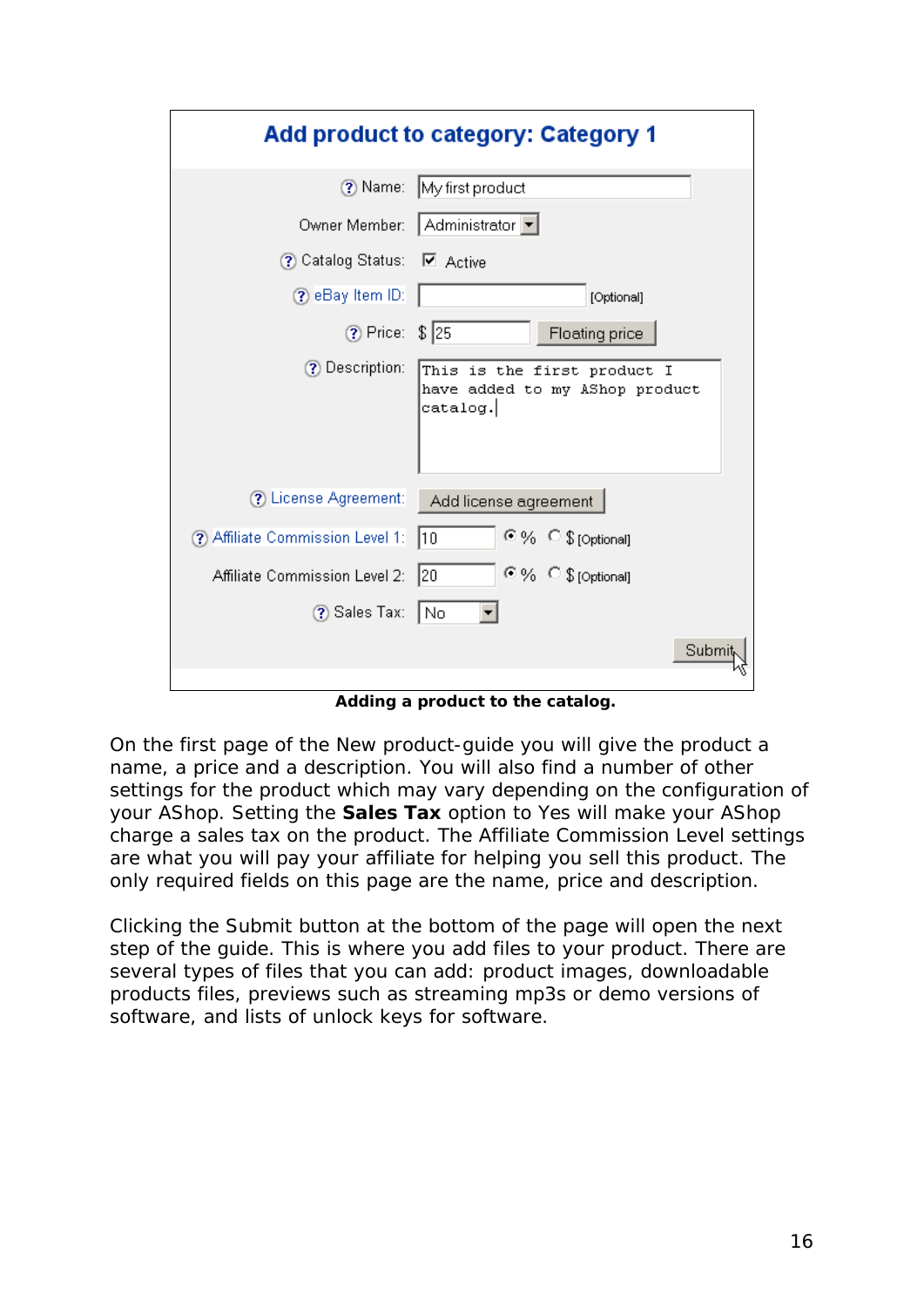| <b>Edit Product Files</b><br>7: My first product |                                                                                                         |  |  |  |
|--------------------------------------------------|---------------------------------------------------------------------------------------------------------|--|--|--|
| ? Product Images:<br>[gif or jpg]                | Delete                                                                                                  |  |  |  |
|                                                  | Bläddra<br>[optional]<br>Use the Upload button to add more than one image.                              |  |  |  |
| ? Preview/Demo File:                             | Bläddra<br>[optional]<br>[Leave blank to keep existing file]                                            |  |  |  |
| ? Product Files:                                 | Bläddra<br>[optional]<br>Or copy a file from product ID:<br>Or enter a URL to a remote file:<br>http:// |  |  |  |
| ? Upload Key Codes:                              | Bläddra<br>[optional]                                                                                   |  |  |  |
|                                                  | Upload/Delete<br>Finish                                                                                 |  |  |  |

**Managing product files.** 

You can upload several product images in jpg or gif format. The top image will be shown as the main thumbnail in the product listing while the other images will be shown in a gallery window that the customer can open by clicking a link.

You can also upload several product files, for example multiple mp3 files if you are selling a whole music album or both a software distribution file and the documentation for the software in pdf format. You can sell and deliver any type of file with your AShop.

Click the **Finish** button when you have uploaded the files for your product. You can always return to this page to change or add more files.

The next and final step in the New product-guide is where you select if a shipping fee should be added to the product price and how this fee should be calculated. The available shipping options depend on the settings on the page Configuration->Shipping.

| Shipping Calculation Method ®<br>My first product |                                                                                   |  |  |
|---------------------------------------------------|-----------------------------------------------------------------------------------|--|--|
| Shipping Calculation Method: None<br>Submit       | None<br>Flat rate<br>Watkins ML <sup>K</sup><br>Zip Zone<br>Quantity<br>Storewide |  |  |

**Shipping calculation options.**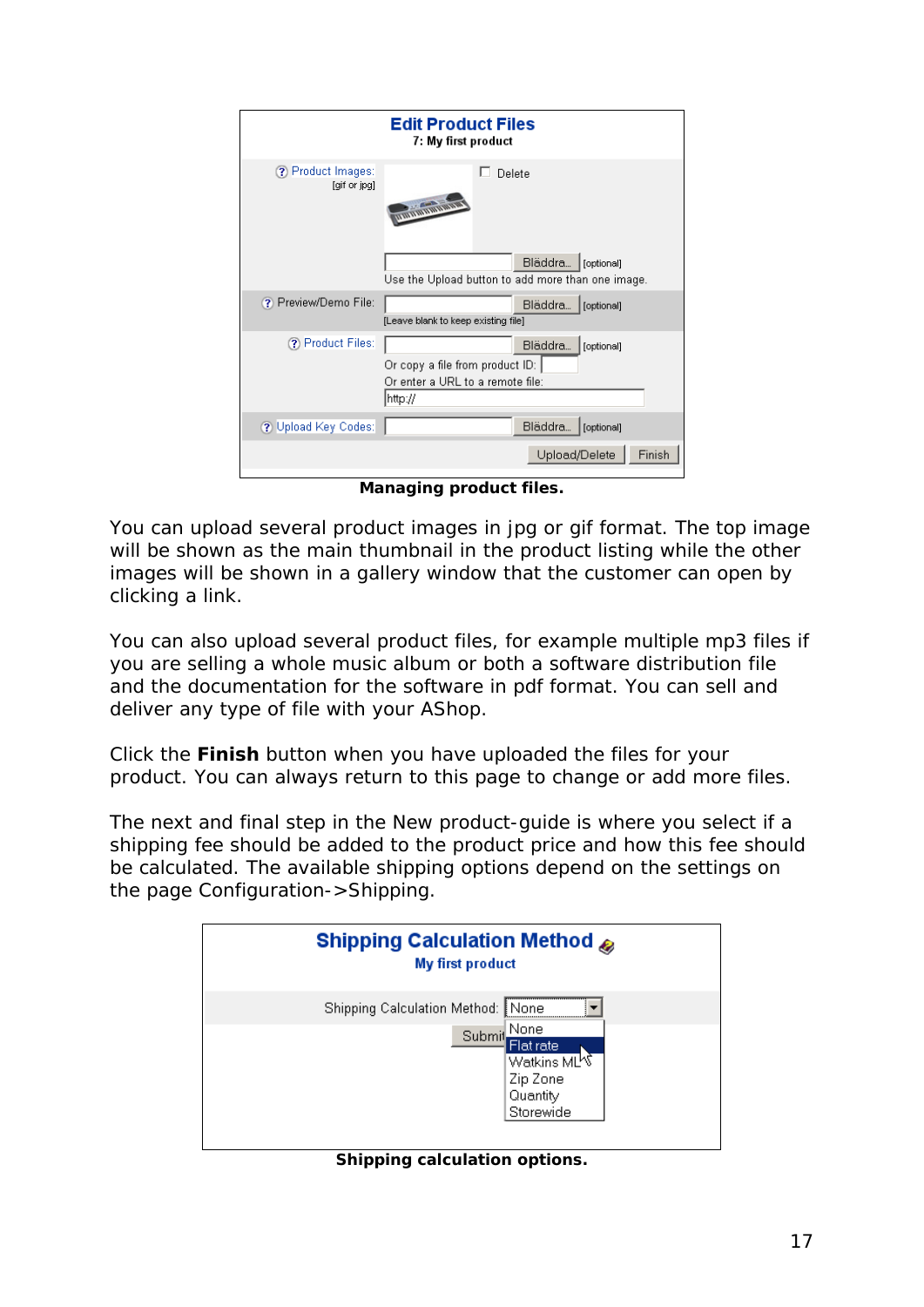For example, you can select *Flat rate* to set a fixed shipping fee that will always be added to the price when a customer buys the product or you can select *Zip Zone* to define different rates depending on the customer's zip code.

When you select one of the options in the box **Shipping Calculation Method**, a new set of fields will be shown to configure the method you selected. If you leave the calculation method box at the default "None" there will not be any shipping charges on this product.

**Note:** You can use shipping calculation even if you have added downloadable product files, for example to provide a CD copy of a software product that the customer also is allowed to download instantly.

Click **Submit** when you have completed the shipping calculation configuration to save the settings and finish the New product-guide. You will now be returned to the product category you initially selected and there will be a product listing of the new product you just added. All the options you have just configured plus several more can be changed at any time by clicking the various buttons in the product box.

|                            | 7: My first product <b>P</b>                                                          | ⇧⇗ |  |
|----------------------------|---------------------------------------------------------------------------------------|----|--|
|                            | This is the first product I have added to my AShop product catalog.<br>Price: \$25.00 |    |  |
| Ford of the Contraction of | Shipping<br>Edit <sub>N</sub><br><b>Discount</b><br>Inventory<br>Remove               |    |  |
|                            | W<br>Make HTML<br><b>Fulfilment</b><br><b>Files</b><br><b>Attributes</b>              |    |  |
|                            | Qty Pricing<br>Move/Copy<br>Top<br>Update<br>Up                                       |    |  |

**A new product listing with buttons to edit the product.** 

You can repeat these steps to add any number of additional products to the category or to another category. To find out more about some of the more advanced options for your products you should read the manual which you can get access to by clicking **Online Help** in the left menu.